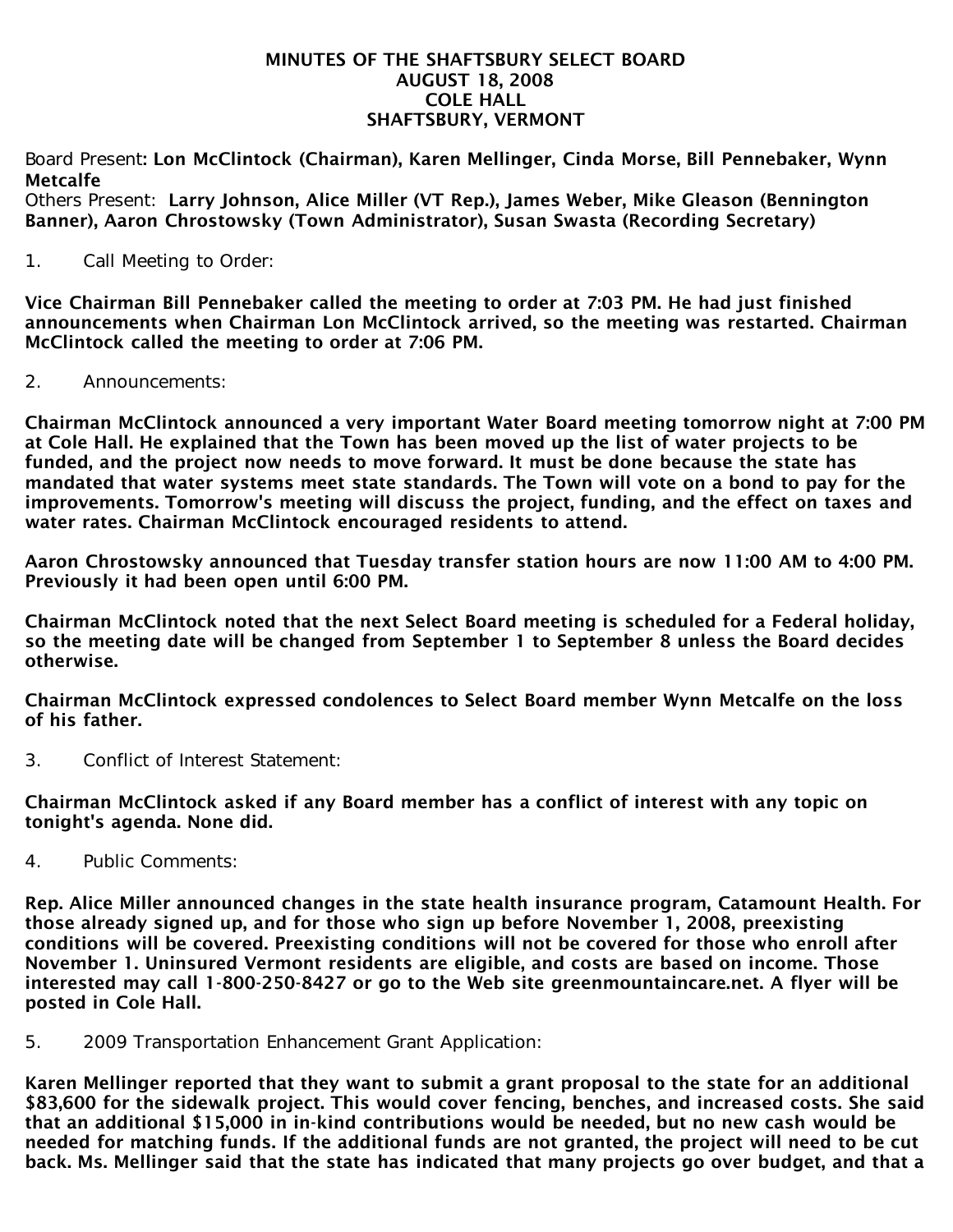## pool of money exists for that. Rep. Miller noted that this is Federal money.

Cinda Morse made motion to approve submission of a sidewalk grant application. Bill Pennebaker seconded. Motion carried 5-0-0.

- 6. Insurance Update: (postponed until Dave Newell's arrival)
- 7. Building and Zoning Permit Application:

Chairman McClintock stated that Zoning Administrator Tony Zazzaro has requested Select Board approval of the revised building permit form. Chairman McClintock said he had asked Mr. Zazzaro how the fee changes will affect Town revenues, and that Mr. Zazzaro said he could not estimate the affect. Fees were previously based on the value of a project, and now will be based on square footage.

The Development Review Board (DRB) and Planning Commission (PC) have already gone over the revised form. In response to PC comments, the second page of the form includes information on structures which will not be included in the fee schedule. Chairman McClintock said that the Town Listers have requested that the permit include number of bathrooms. He does not see why this could not be added to the form.

Ms. Morse made motion to approve the revised building permit form, with the addition of number of bathrooms on the front of the page, and a change from Zoning Board to DRB on the back side of the page. Ms. Mellinger seconded.

### Mr. Pennebaker said that the back page information on \$50 for any unlisted structure not covered by the fee schedule does not mention barns. He feels this is confusing.

Wynn Metcalfe offered a friendly amendment that the permit language be clarified by Mr. Zazzaro as to what is covered by the fee structure. Mr. Pennebaker seconded. Amended motion carried 5-0-0.

6. Insurance Update: (resumed)

Dave Newell of Wills Insurance came to the table for the update. He distributed information on the Town's insurance policy, which was renewed on July 1, 2008. Mr. Newell went over changes in coverage. He stated that the policy is about the same as last year, except for adding some recreational coverage. Mr. Newell reported that he just received an audit on workers' compensation, and as a result the Town owes an additional \$4900. This is based on last year's payroll. There was discussion of how this amount might be reduced by looking at highway department payroll for last year and revising for overtime and for hours spent on snow-plowing and general maintenance versus road maintenance. Mr. Newell will go over the figures and report back.

Mr. Newell went over the types and amount of coverage included in the policy. Chairman McClintock asked if a higher deductible might reduce the rate for vehicle coverage. Mr. Newell replied that it probably would not amount to much, but he will get a quote. He said that the workers' compensation amount should be adjusted, based on the audit findings. Coverage will be adjusted to reflect the new 2009 highway department truck which replaced an older one.

Mr. Newell stated that there are now two small accident policies to cover firemen and recreational activities. He reported that an additional \$1 million in aggregate coverage, to bring it up to \$3 million, would cost \$807. The Board can think about whether they want that increase. Board members thanked Mr. Newell for the thorough report.

8. Facilities Plan Update: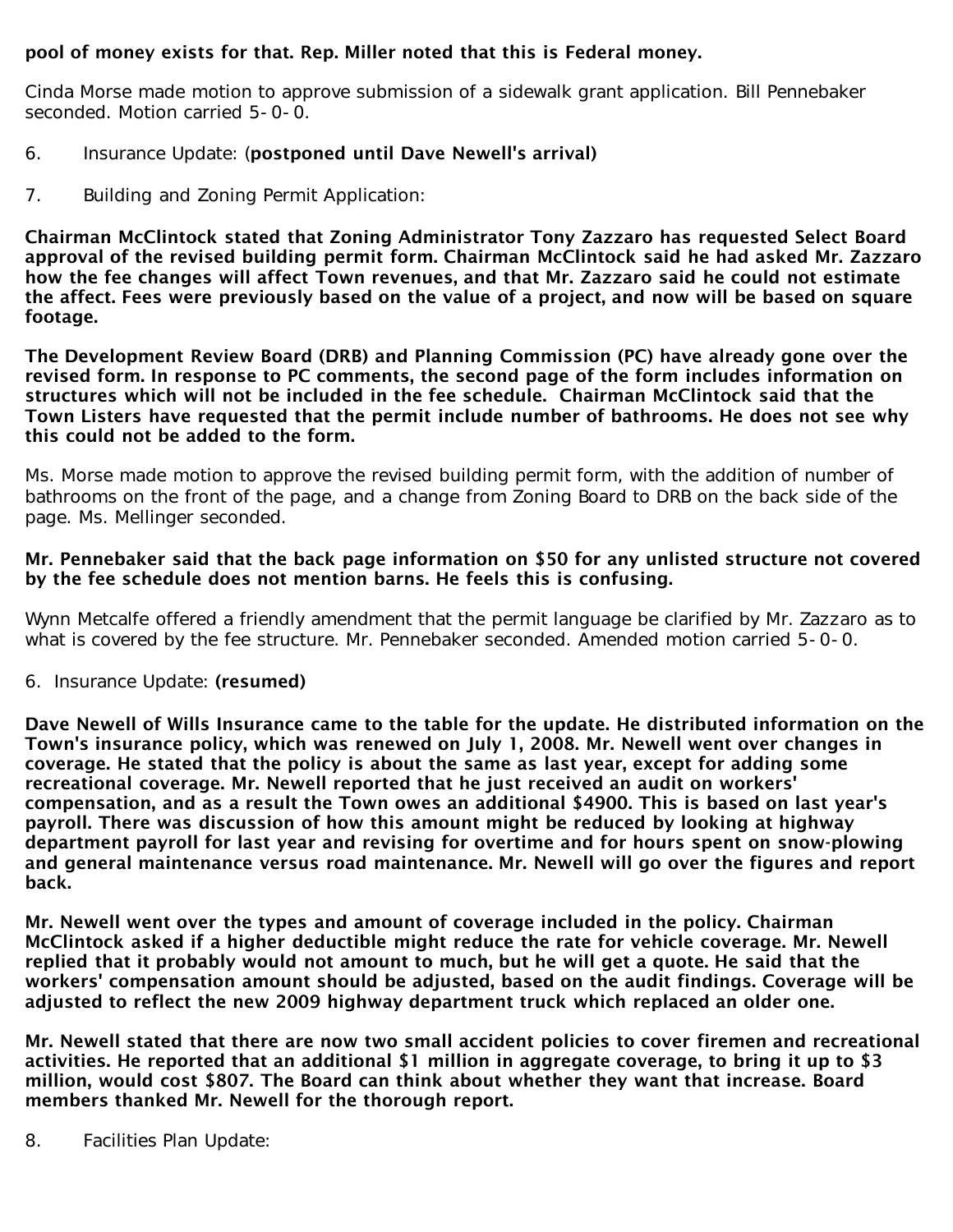Chairman McClintock reported that the Facilities Committee has met, but has no proposal for facilities work. Mr. Metcalfe had asked if it is likely they would be bringing a bond issue forward in the next year. Chairman McClintock said this is highly unlikely. He reported that the Committee had discussed options on Town offices and garage but had no specific recommendation, He asked them to prepare a recommendation so that the Select Board has something specific to work with.

Ms. Mellinger said that no matter what recommendations are made, the Cole Hall roof needs to be addressed before winter. There is flashing sticking up and slates that need replacement. Mr. Metcalfe said that he thinks they could put together a bid process in the next couple of weeks. The Keefe and Wesner report on Cole Hall could be used as a basis for bids. That report notes \$30,000 in high priority work.

Chairman McClintock noted that they have \$30,000 in the budget for Cole Hall, so it makes sense to get bids. There is also \$80,000 in the Hawkins Fund. There was discussion of applying for a historic preservation grant for Cole Hall. Ms. Morse noted that they will have no funds for a match if they spend them all on work. Mr. Metcalfe said that there is little money available in historic preservation grants. Mr. Chrostowsky stated that the maximum grant is \$15,000.

Ms. Mellinger said that they will need bids to apply for a grant anyway. She suggested they get two bids -- one for small-scale repairs and one for complete repairs. Chairman McClintock said that they are in agreement on getting bids, so Mr. Chrostowsky can go ahead with that, and they'll know what they have to work with. Rep. Miller asked who they are dealing with at the state level and said she would be glad to help.

#### 9. Approval of Truck Lease Agreement:

Mr. Chrostowsky reported that he received the truck lease paperwork today and recommends that the Board authorize him to fill out and sign the documents. The lease matches what the Board approved in May.

Mr. Pennebaker made motion to approve the truck lease agreement and to authorize Mr. Chrostowsky to sign it. Ms. Mellinger seconded.

Ms. Mellinger asked if they have enough cash on hand to cover it, or will need to get an extension on the tax anticipation note. Mr. Chrostowsky replied that they will probably need to extend the note.

Motion to approve truck lease agreement carried 5-0-0.

10. VLCT Proposal on Change in Accounting Method:

Chairman McClintock stated that the proposal is to hire Bill Hall of the Vermont League of Cities and Towns (VLCT) as a consultant. Ms. Morse said that she was dismayed to see a letter from Town Treasurer Henrietta Billow objecting to the accounting change. Chairman McClintock said he had spoken with Ms. Billow, and that her concern is that it will be a lot of work, and that it would be easier not to make the change retroactive.

Chairman McClintock stated, in response to the letter's reference to concerns about covering up budget errors, that the reason to make this accounting change is to provide full transparency. An accrual method will present clear and accurate budget figures. He said that Ms. Billow indicated she is willing to move forward with this, but has reservations.

Ms. Mellinger asked about costs, and was told that the consultant would cost \$1400 and that Ms. Billow will charge \$20 per hour. Mr. Metcalfe stated that they should not pay Ms. Billow \$20 an hour. Mr. Chrostowsky said the information should all be right there.

Ms. Mellinger asked if auditors Sullivan and Powers had recommended an accrual system, and Ms. Morse replied that they had. Ms. Morse added that she would recommend a yearly audit.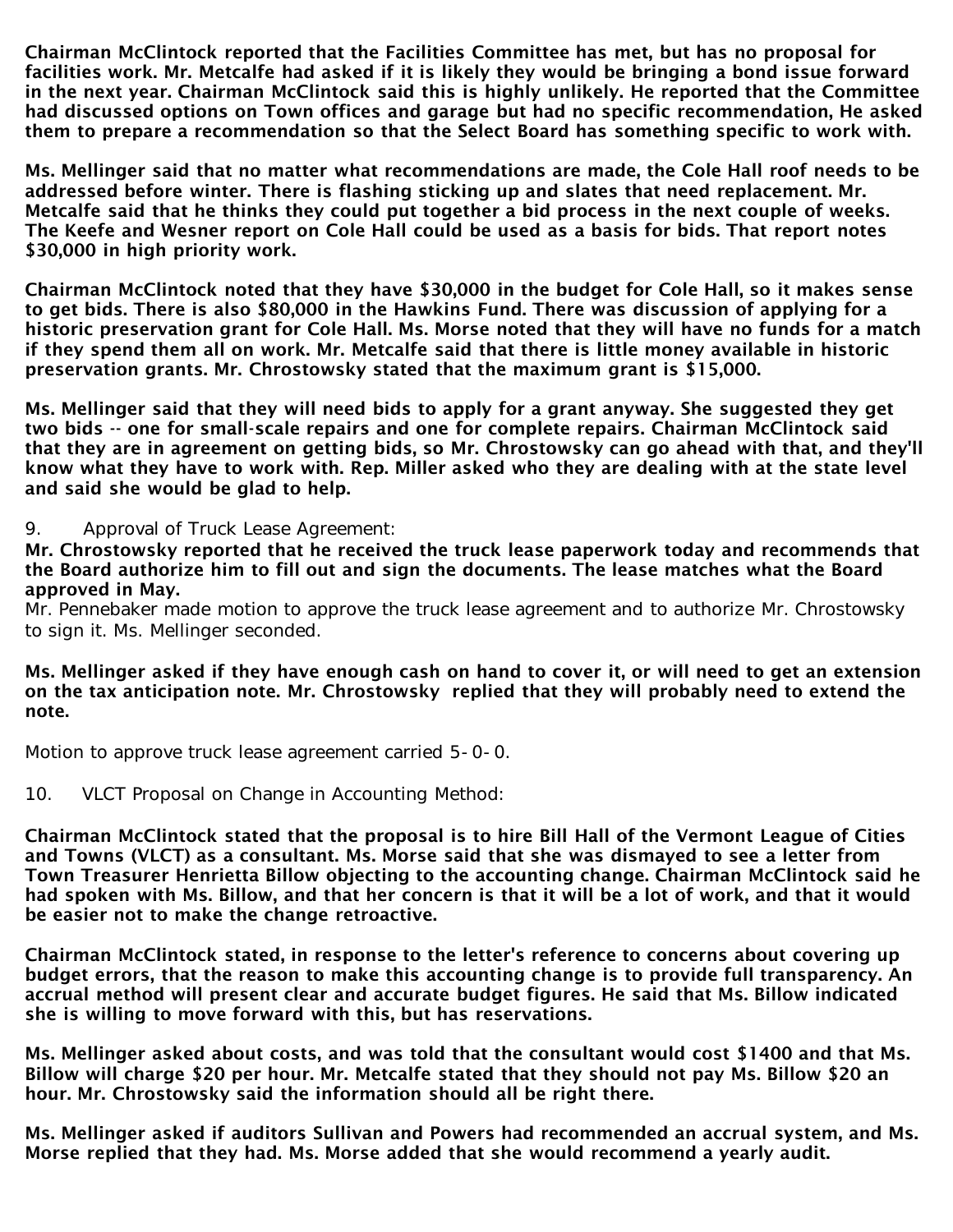Ms. Morse made motion to hire Bill Hall as budget consultant at a cost of \$1400. Ms. Mellinger seconded.

# Ms. Mellinger confirmed that the fee will come out of Select Board professional services.

Motion to hire Bill Hall carried 5-0-0.

### 11. Budget Deficit Reduction Plan:

Chairman McClintock stated that the projected 2008 deficit is \$76,000 and that the 2009 budget is an estimated \$24,000 under on fuel costs. A building permit revenue decrease has added to the shortfall. He said that they can deal with the deficit by increasing the tax rate, by decreasing expenditures, or some combination of both.

Ms. Mellinger went over the plan she had prepared to deal with the deficit and the underbudget. For the deficit, she recommended using funds saved from paving, chloride, paying for the fire department camera from the fire department reserve fund, and the surplus carryover. This would cover all but \$5,163. For the budget shortfall, she recommended putting \$5000 in the reappraisal fund instead of \$15,000 and cutting fire department equipment spending by \$7,000 and Select Board spending by \$2,000.

Mr. Metcalfe said that the Town should not take the onus for the school budget, and the two should be separated. Mr. Pennebaker raised the possibility of using some of the \$35,000 landfill fund for deficit reduction, since the state has approved his methane remediation system that will cost only \$800 and Town labor to install. He said they should retain \$5,000 in the fund in case future work is needed.

Chairman McClintock calculated that \$10,000 from the landfill fund plus the four amounts listed by Ms. Mellinger would total a little over \$70,000. They may be \$30,000 underbudget going forward due to fuel and oil costs and a \$4,900 insurance increase. Chairman McClintock noted that there is also \$2,000 in savings from a truck lease.

Ms. Morse agreed with Mr. Metcalfe about not making the school budget their issue. She disagreed with some of Ms. Mellinger's suggested cuts. Ms. Morse said a combination of budget reduction and tax increase would leave a little extra for unanticipated expenses. Chairman McClintock said that School Board Chairperson Betty Benedict had told him that the School Board will certainly be looking at budget cuts.

Mr. Metcalfe asked whether they will vote on his tabled motion from the last meeting on covering the deficit. Chairman McClintock replied that he would like to wait on a firm deficit number, which they will get when the VLCT consultant finishes. There will also be more taxes coming in. He asked Mr. Metcalfe if he wants to amend his motion to deal with the budget shortfall as well. Mr. Metcalfe replied that he does not, and thinks they can get through the year with anticipated savings in landfill and reappraisal costs.

Mr. Metcalfe noted that the Town Treasurer is an elected official, and that the Board cannot tell her how to do her job. If she objects to the new budget accounting change, can they go forward with it. Chairman McClintock replied that Treasurer Billow had said she is willing to work with Mr. Hall. He also said that while her treasurer position is by statute, her bookkeeping position is not. Mr. Chrostowsky will get a VLCT opinion as to whether these are different functions.

Mr. Chrostowsky stated that they need a thirty day warning for a special Town meeting, and tax bills go out in September, so there must be a decision on the tax rate. Ms. Morse said that in order to warn a meeting in time they must use the deficit figures they have now. She suggested voting on Mr. Metcalfe's tabled motion to move things forward. The motion from August 4, 2008 was: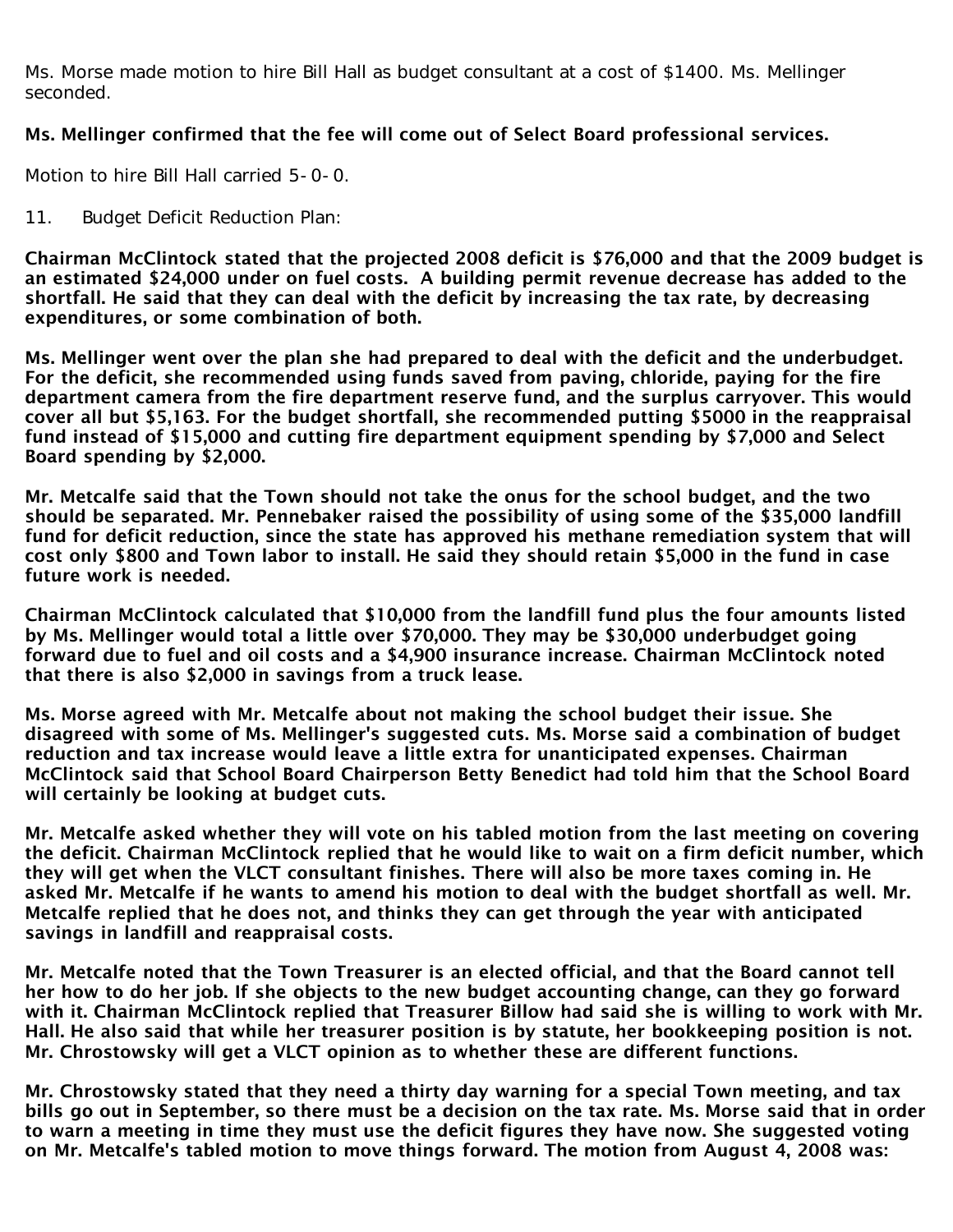Mr. Metcalfe made motion to pay the deficit by first deducting the fund balance and paving amounts, then raising the tax rate, at a cost of about \$15.50 per \$100,000 home. Mr. Pennebaker seconded.

Chairman McClintock offered a friendly amendment to the motion to add \$10,000 cut from the chloride budget in order to decrease the tax amount.

Mr. Pennebaker offered a friendly amendment to add \$20,000 from the landfill reserve fund.

#### Ms. Morse said that taking money from the current budget leaves nothing to cover the shortfall or unanticipated expenses.

### Mr. Metcalfe withdrew his tabled motion in order to offer a new motion.

Mr. Metcalfe moved to cover the budget deficit by using \$26,000 from paving, \$11,000 from carried forward budget surplus, \$10,000 from the landfill reserve fund, and \$10,000 from chloride; with the remainder to come from new taxes. Mr. Pennebaker seconded.

#### Chairman McClintock stated that these amounts would total \$57,000, leaving \$19,000 to be raised in new taxes. That would add less than a penny to the tax rate. Ms. Morse recommended using only the paving and fund surplus, using the other money for the budget shortfall. Mr. Metcalfe said that this motion represents a good compromise.

Motion to cover the budget deficit as specified above carried 3-2. (Metcalfe, McClintock and Pennebaker for; Mellinger and Morse against)

Chairman McClintock asked for public comment. Larry Johnson said they had done a good job on this. He commended Ms. Mellinger for doing a hard job and moving discussion forward.

### Board members agreed that Mr. Chrostowsky will draft a meeting warning and they will come in for a special meeting to approve it Wednesday at 8:00 AM.

12. Review and Approve Meeting Minutes:

#### August 4, 2008 Select Board minutes

Ms. Morse made motion to approve August 4, 2008 minutes. Ms. Mellinger seconded.

#### The following corrections to the August 4, 2008 minutes were requested:

*On page 3, under Item 7 (Water System Project Update), in first paragraph , third sentence:* "August 16" *is changed to* "August 19." *In third paragraph , fourth sentence:* "fifty-year bond" *is changed to* "twenty-year bond."

*On page 4, under Item 8 (Reappraisal Agreement), in first paragraph:* "Cladfelter" *is changed to "*Clodfelter."

*On page 5, under Item 9 (Brush Pile Fee Schedule),* last sentence is changed to:

### Ms. Mellinger noted that estimated tub grinding costs increased from \$2000 to \$8000 this year.

Motion to approve August 4, 2008 minutes as amended carried 5-0-0.

13. Review and Approve Warrants: